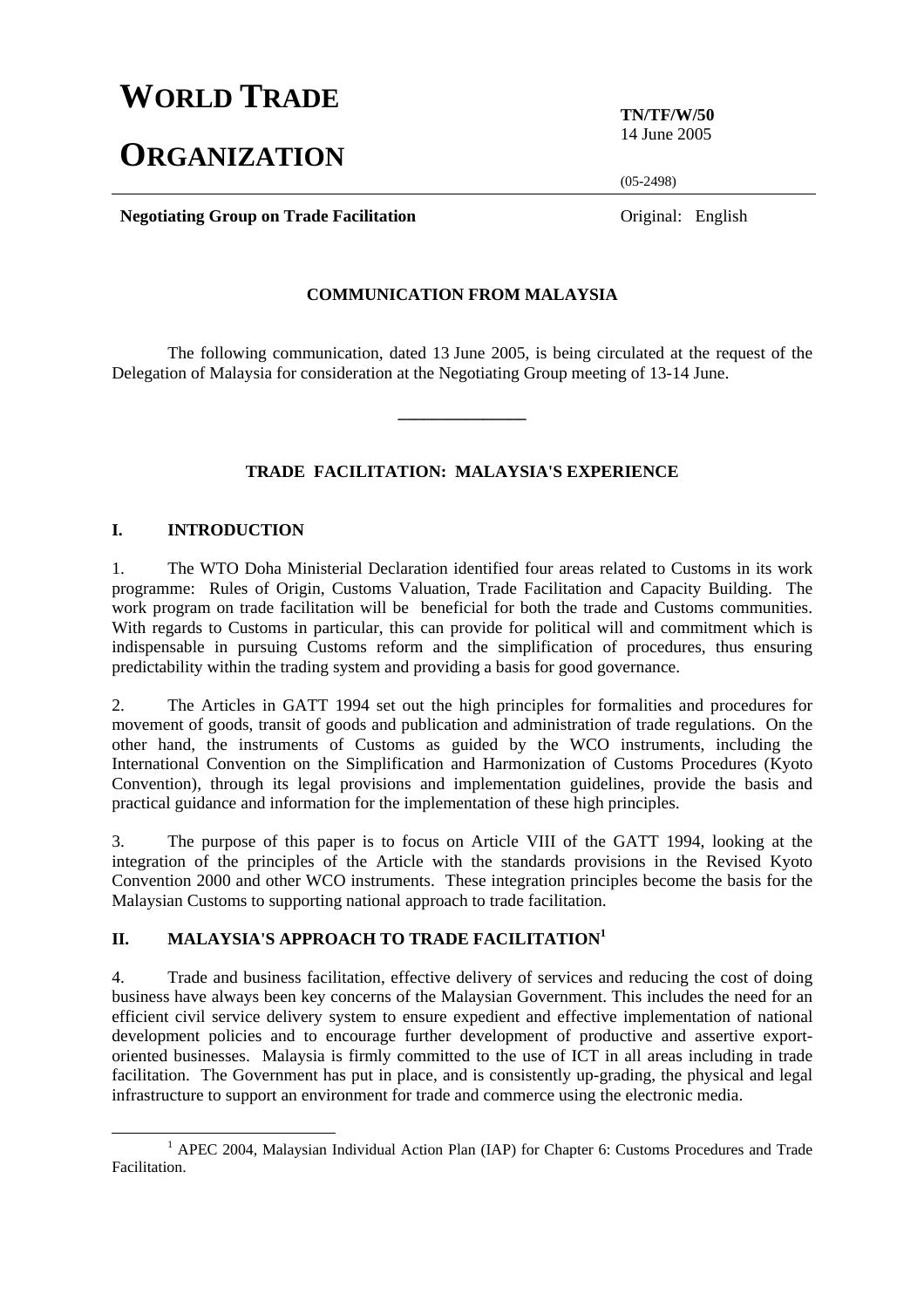5. In March 2004, the Government agreed on the development of a Trade Facilitation Portal (TFP). The TFP will provide a common web-based platform for the trading community, including the Customs, to share and access all trade-related information and services via the internet. The TFP will be electronically linked to the Customs Portal. The Ministry of International Trade and Industry (MITI) is overseeing the development of the TFP, including the identification of the best-fit operational model and implementation methodology. It is envisaged that the private sector will drive the TFP as it is basically a business-to-business (B2B) portal. MITI has already started work to review all existing e-commerce initiatives, with the objective of formulating a comprehensive and coordinated framework for e-commerce in the supply chain and trade facilitation.

6. To enhance efficiency and effectiveness in the delivery of goods and services, the Government is also promoting the growth of integrated logistics services. The provision of effective logistics services will increase efficiency in distribution and reduce production costs as manufacturers can adopt just-in-time practices and outsource their logistic requirements.

## **III. ARTICLE VIII OF THE GATT 1994: FEES AND FORMALITIES CONNECTED WITH IMPORTATION AND EXPORTATION**

## **1. Text**

 *1. (a) All fees and charges of whatever character (other than import and export duties and other than taxes within the purview of Article III) imposed by contracting parties on or in connection with importation and exportation shall be limited in amount to the approximate cost of services rendered and shall not represent an indirect protection to domestic products or a taxation of imports or exports for fiscal purposes.* 

 *(b) The contracting parties recognize the need for reducing the number and diversity of fees and charges referred to in sub-paragraph (a).* 

 *(c) The contracting parties also recognize the need for minimizing the incidence and complexity of import and export formalities and for decreasing and simplifying import and export documentation requirements.* 

 *2. A contracting party shall, upon request by another contracting party or by the CONTRACTING PARTIES, review the operation of its laws and regulations in the light of the provisions of this Article.* 

 *3. No contracting party shall impose substantial penalties for minor breaches of customs regulations or procedural requirements. In particular, no penalty in respect of any omission or mistake in customs documentation which is easily rectifiable and obviously made without fraudulent intent or gross negligence shall be greater than necessary to serve merely as a warning.* 

 *4. The provisions of this Article shall extent to fees, charges, formalities and requirements imposed by governmental authorities in connection with importation and exportation, including those relating to:* 

- *(a) consular transactions, such as consular invoices and certificates;*
- *(b) quantitative restrictions;*
- *(c) licensing;*
- *(d) exchange control;*
- *(e) statistical services;*
- *(f) documents, documentation and certification;*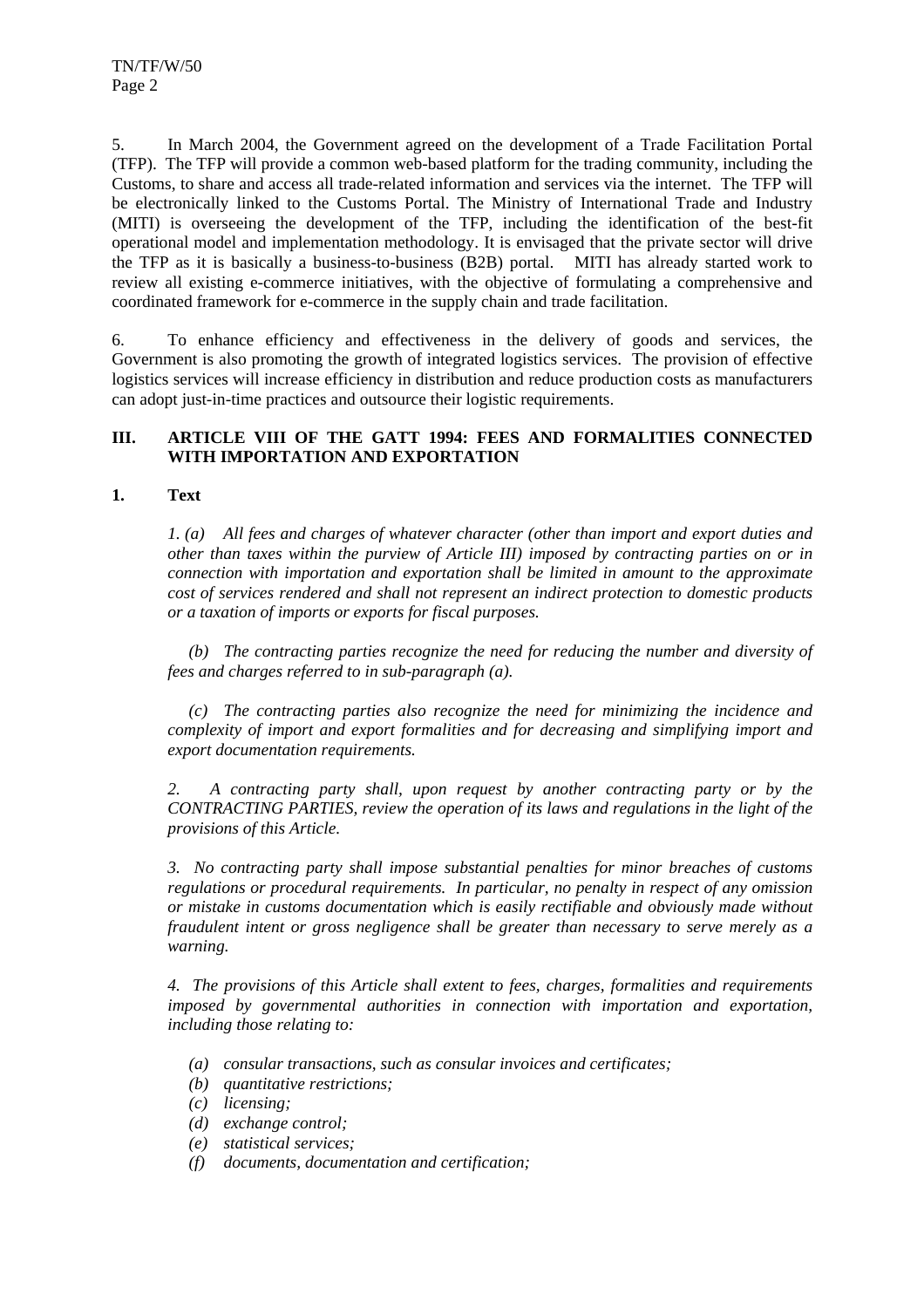- *(g) analysis and inspection; and*
- *(h) quarantine, sanitation and fumigation.*

## **2. Basic Obligations2**

7. Article VIII seeks to limit the costs and complexity of the importation and exportation process by imposing specific legal obligations on Members with respect to the fees and charges that may be charged in connection with importation and exportation and the penalties that may be imposed for minor breaches of customs procedures; as well as by explicitly recognizing the need to reduce the number and complexity of import and export-related fees and formalities.

- 8. Article VIII requires each WTO Member to ensure that:
	- (i) the non-tariff fees and charges that it imposes on or in connection with importation or exportation: (a) are limited in their amount to the approximate cost of the regulatory activities performed by that Member in connection with such importation or exportation; and (b) do not represent indirect protection to domestic products or taxation of imports or exports for fiscal purposes;
	- (ii) upon request by another Member or by the relevant WTO Body, it reviews the operation of its laws and regulations in the light of the provisions of Article VIII; and
	- (iii) it does not impose substantial penalties for minor breaches of customs regulations or procedural requirements, in particular when such breaches are the result of mistakes that are rectifiable and do not result from fraud or gross negligence.
- 9. In Article VIII, Members also "recognize", but undertake no explicit obligations with respect to:
	- (i) the need to reduce the number and diversity of the fees and charges addressed by Article VIII; and
	- (ii) the need to minimize the incidence and complexity of import and export formalities, and to decrease and simplify import and export documentation requirements.

## **IV. THE ALIGNMENT OF ARTICLE VIII WITH THE REVISED KYOTO CONVENTION AND OTHER WCO INSTRUMENTS.**

10. Revised Kyoto Convention (RKC) adopted by the WCO in 1999 is the single WCO instrument which covers all the Customs procedures and formalities related to importation and exportation of goods as well as other procedures. It contains international best practices and standards that provide predictability and efficiency in modern trade and commerce requirements.

11. The RKC and its provisions and other WCO instruments are completely aligned with and respect the requirements that are set out in Article VIII (I) (a  $\& c$ ) of GATT 1994 in so far as they can be addressed by the Customs. These relate to the fees that are to be charged and the procedures and formalities to be applied to the goods that are imported or exported.

12. The alignment of Article VIII with some of the provision in RKC and other WCO Instruments are as follows:

 $\overline{\phantom{a}}$  WTO National Seminar on Trade Facilitation, Kuala Lumpur Malaysia, 28-29September 2004: *Secretariat Paper : 'Article VIII of the GATT 1994 – Scope and Application'*.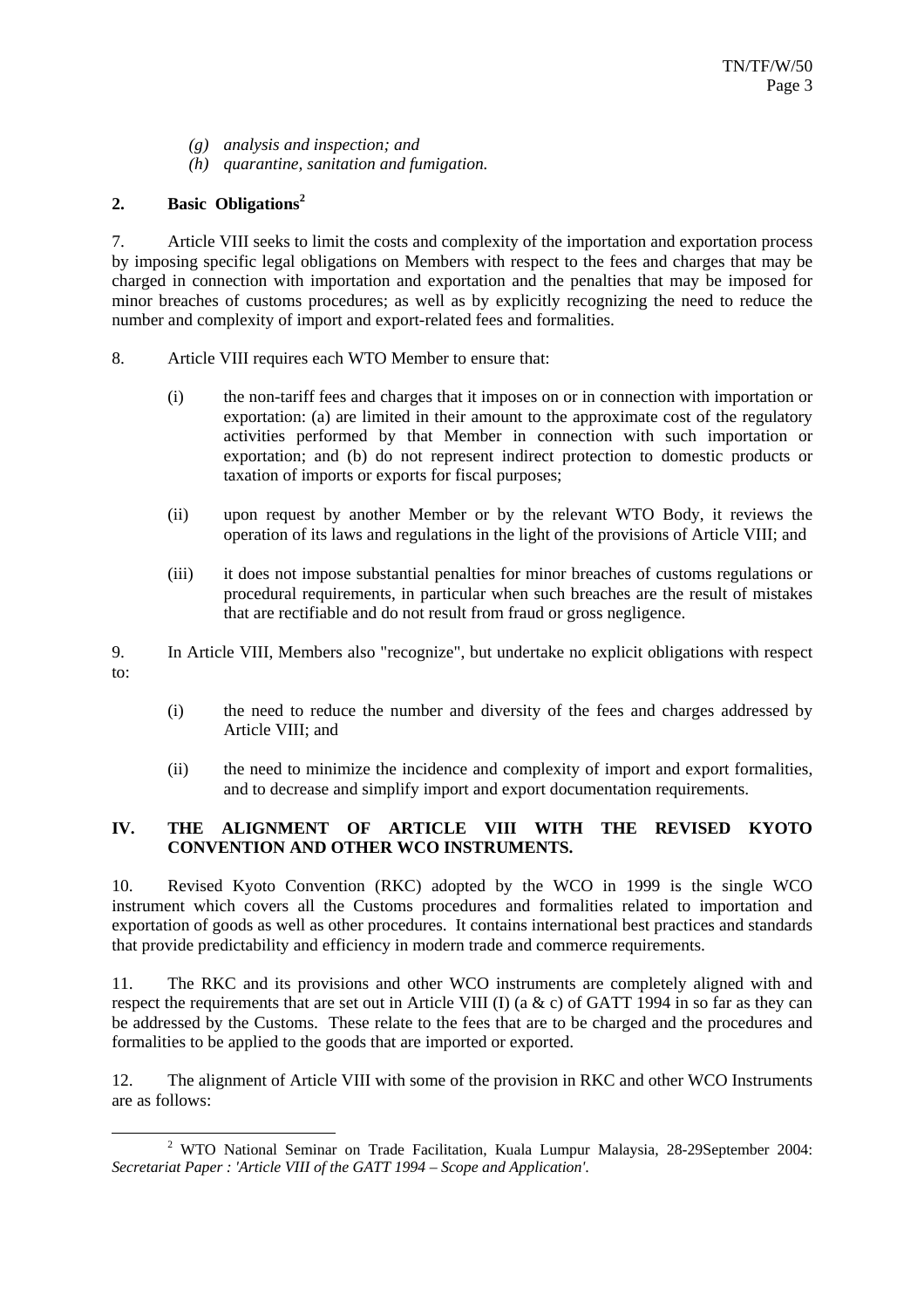|      | <b>GATT</b>                                                                                                                                                                                                                             | RKC / Others Instruments                                                                                                                                                                          |
|------|-----------------------------------------------------------------------------------------------------------------------------------------------------------------------------------------------------------------------------------------|---------------------------------------------------------------------------------------------------------------------------------------------------------------------------------------------------|
| (i)  | Article VIII $(1)$ $(A)$ – Fees and<br>charges to be limited to the<br>approximate cost of services<br>rendered                                                                                                                         | General Annex Chapter 3 – Clearance and<br>Other Customs formalities -<br>Standard 3.2                                                                                                            |
| (ii) | Requirements for minimizing Other Customs formalities –<br>the incidence and complexity of<br>import and export formalities (Border agencies coordination)<br>and for decreasing and<br>simplifying import and export<br>documentation. | Article VIII $(1)$ $(C)$ – General Annex Chapter 3 – Clearance and<br>Standard 3.3<br>Standard 3.4 (joint controls at common border<br>crossings) - Standard 3.5 (juxtaposed customs)<br>office). |

| <b>GATT</b> | RKC / Others Instruments                                                                                                                                                                                                                                                                                                                                                                                                                                                                                                                                                     |
|-------------|------------------------------------------------------------------------------------------------------------------------------------------------------------------------------------------------------------------------------------------------------------------------------------------------------------------------------------------------------------------------------------------------------------------------------------------------------------------------------------------------------------------------------------------------------------------------------|
|             | Standardization and simplification of the goods<br>declaration and supporting documents                                                                                                                                                                                                                                                                                                                                                                                                                                                                                      |
|             | Standard 3.11 (conform to UN Layout key).<br>Standard 3.12 (limit data to only necessary for<br>assessment/collection of duty/tax)<br>Standard 3.14 (provisional incomplete declaration)<br>Standard 3.15 $\&$ 3.16 (limit no. of copies $\&$ supporting<br>documents)<br>Standard 3.17 (allowing submission via electronic means)<br>Standard 3.18 (translation not required)<br>Standard 3.25 (allow lodge, register/checking prior<br>to<br>arrival)<br>Standard 3.27 (allow amendment of declaration)<br>Standard 3.28 (allow withdrawal of goods declaration<br>lodged. |
|             | WCO guides on Immediate Release; based<br>on<br>categorization of consignments:<br>category 1: correspondence and documents<br>category 2 : low value with no duties / tax<br>category 3 : low value dutiable consignment<br>category 4 : high value consignments.<br>WCO guidelines on Express Consignment Clearance                                                                                                                                                                                                                                                        |
|             | Special procedures for authorized persons/traders.<br>RKC Transactional Standard 3.32<br>release of goods on the provision of the minimum                                                                                                                                                                                                                                                                                                                                                                                                                                    |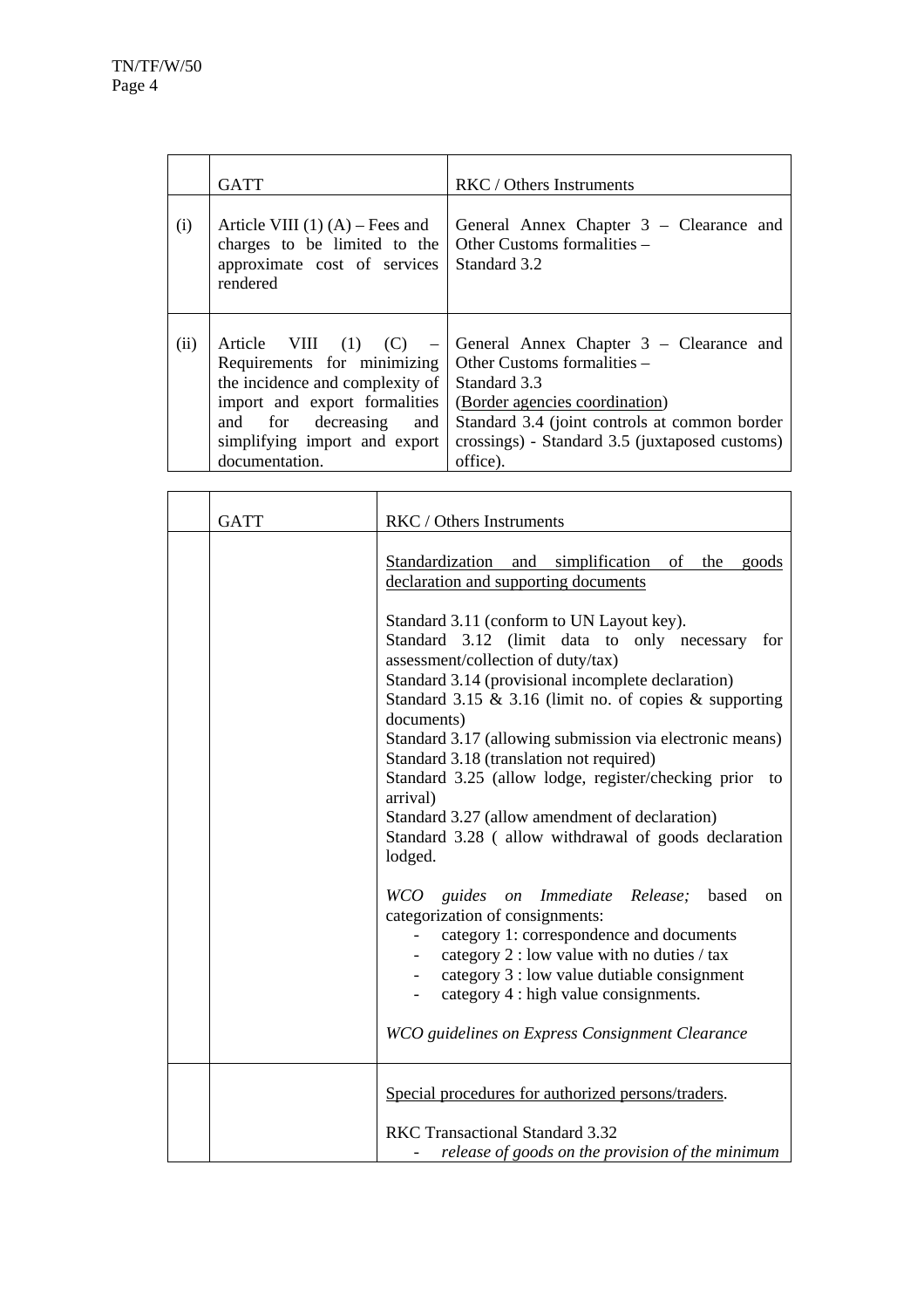| information necessary to identify the goods and<br>permit subsequent completion of final<br>declaration. |
|----------------------------------------------------------------------------------------------------------|
| Clearance of goods at the declarant's premises or<br>another place authorized by the Customs,            |
| and in addition, to the extent possible, other<br>special procedures such as:                            |

| <b>GATT</b> | RKC / Others Instruments                                                                                                                                                                                                                                                                                                                                                                                                                                                                                                                                                       |
|-------------|--------------------------------------------------------------------------------------------------------------------------------------------------------------------------------------------------------------------------------------------------------------------------------------------------------------------------------------------------------------------------------------------------------------------------------------------------------------------------------------------------------------------------------------------------------------------------------|
|             | Allowing a single goods declaration for all<br>imports or exports in a given period where goods<br>are imported or exported frequently by the same<br>person.<br>Use of the authorized person's commercial<br>records to self-assess their duty and tax liability<br>and, where appropriate, to ensure compliance<br>with other Customs requirements;<br>Allowing the lodgement of goods declaration by<br>means of an entry in the records of the<br>authorized person to be supported subsequently.                                                                          |
|             | Co-ordinate intervention (Convergence of<br>official<br>control)<br>Standard 3.35 of General Annex Chapter 3<br>that Customs<br>Requires<br>should ensure<br>their<br>that<br>are co-ordinated with other competent<br>inspections<br>authorities and are carried out at the same time. It could<br>establish an inspection service or compliance verification<br>process that is integrated with other authorities. Such a<br>convergence of controls into a single control to meet all<br>government requirements<br>is<br>important<br>an<br>trade<br>facilitation measure. |
|             | Use of Risk Management Techniques.<br><b>Chapter 6 General Annex</b><br>Standard $6.3 - 6.10$ (The importance and requirements to<br>use risk management, risk analysis<br>supported<br>by<br>information technology as tools for Customs control)                                                                                                                                                                                                                                                                                                                             |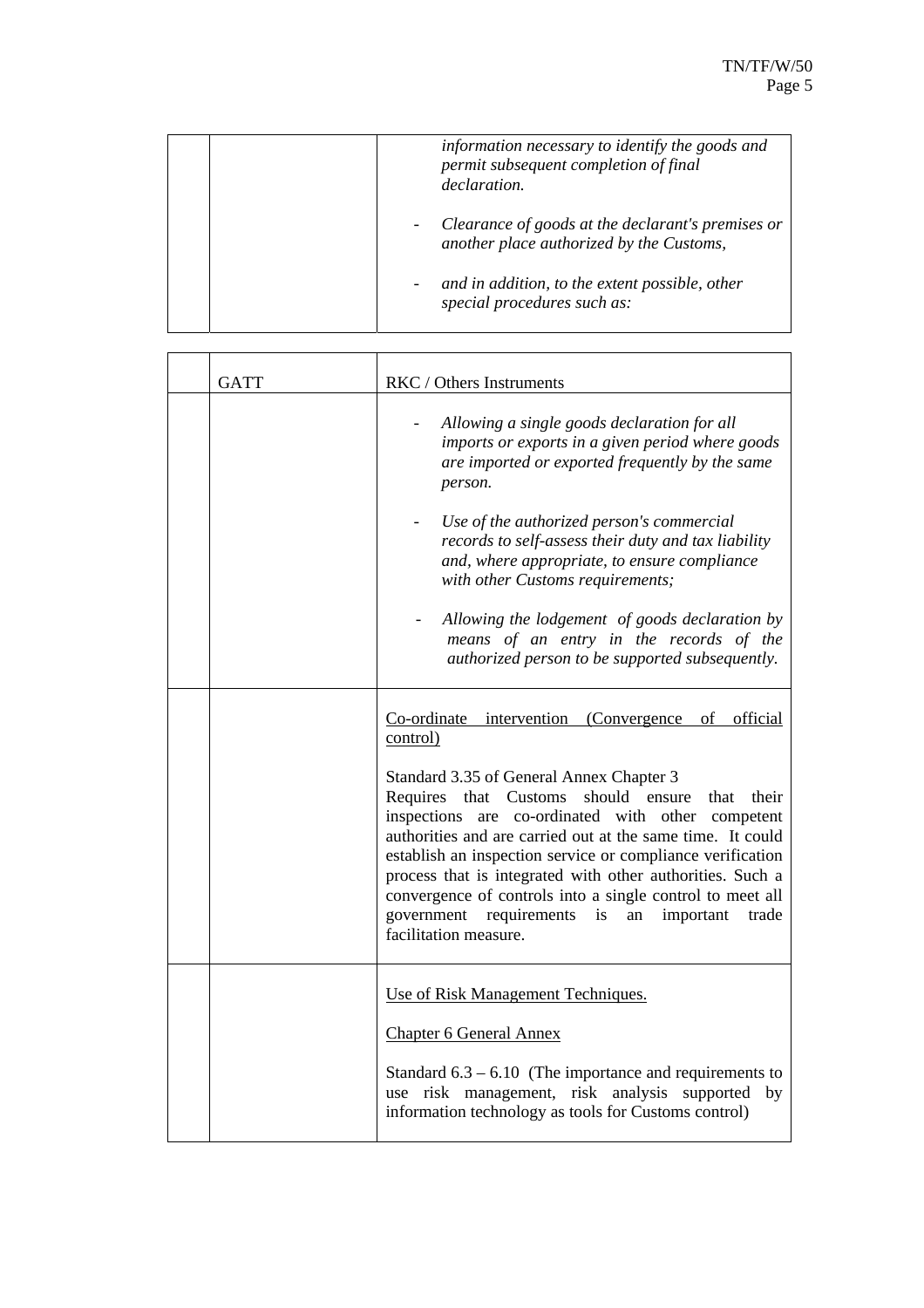## **V. MALAYSIAN CUSTOMS PRACTICES IN TRADE FACILITATION (BASED ON ARTICLE VIII OF GATT AND RKC/WCO GUIDELINES)**

## **1. Based on Article VIII of GATT and RKC/WCO guidelines, the Malaysian Customs has been practicing the following procedures and formalities for trade facilitation, categorized by the those guidelines / agreements / standards.**

(a) Article VIII (1) (A) : requirements for minimum / limited fees and charges.

 Malaysian Customs has fulfilled this requirement of the WTO to have reasonable and appropriate fees and charges for any services rendered. Standard 3.2 of Chapter 1 General Annex (Revised Kyoto Convention) has been practiced. The current issue is "over time charges". Malaysia has already abolished over time charges since 2001. Therefore, Customs services are now rendered on request, including outside the designated business hours or / and away from Customs office; without charges for overtime services.

(b) Article VIII (1) (C) : Requirements for minimizing the incidence and complexity of import and export formalities and for decreasing and simplifying import and export documentation.

## (i) Border agencies coordination

Malaysian Customs cooperates with neighbouring countries to have Customs presence to ensure compliance with import and export requirements. Currently, Malaysia and Thailand have been coordinating on a single inspection system, information technology interfacing and sharing of cost for equipment.

## (ii) Standardizing and simplification of trade / clearance procedures

Malaysian Customs forms are aligned according to the UN layout key. Most of the Customs procedures and documentations for import/export are done electronically via the EDI system. Import permits from MITI are transmitted electronically to the Malaysian Customs. Efforts are currently being undertaken to link the rest of other permit issuing agencies to submit their import and export permits electronically to Customs depending on their readiness.

Malaysia's export transactions are paperless in the major seaports and airports.

(iii) Immediate release based on categorization of consignments

Malaysia has done some improvements to expedite the process of Customs clearance such as:

- a. Direct release of non-dutiable express shipments below RM2,000.00 without formal declaration.
- b. Consolidated declaration for non-dutiable express consignments for export.
- c. Express consignments with de minimus value of RM500.00 exempted from payment of duties.
- d. Post release submission of Customs form for express consignments to free zones.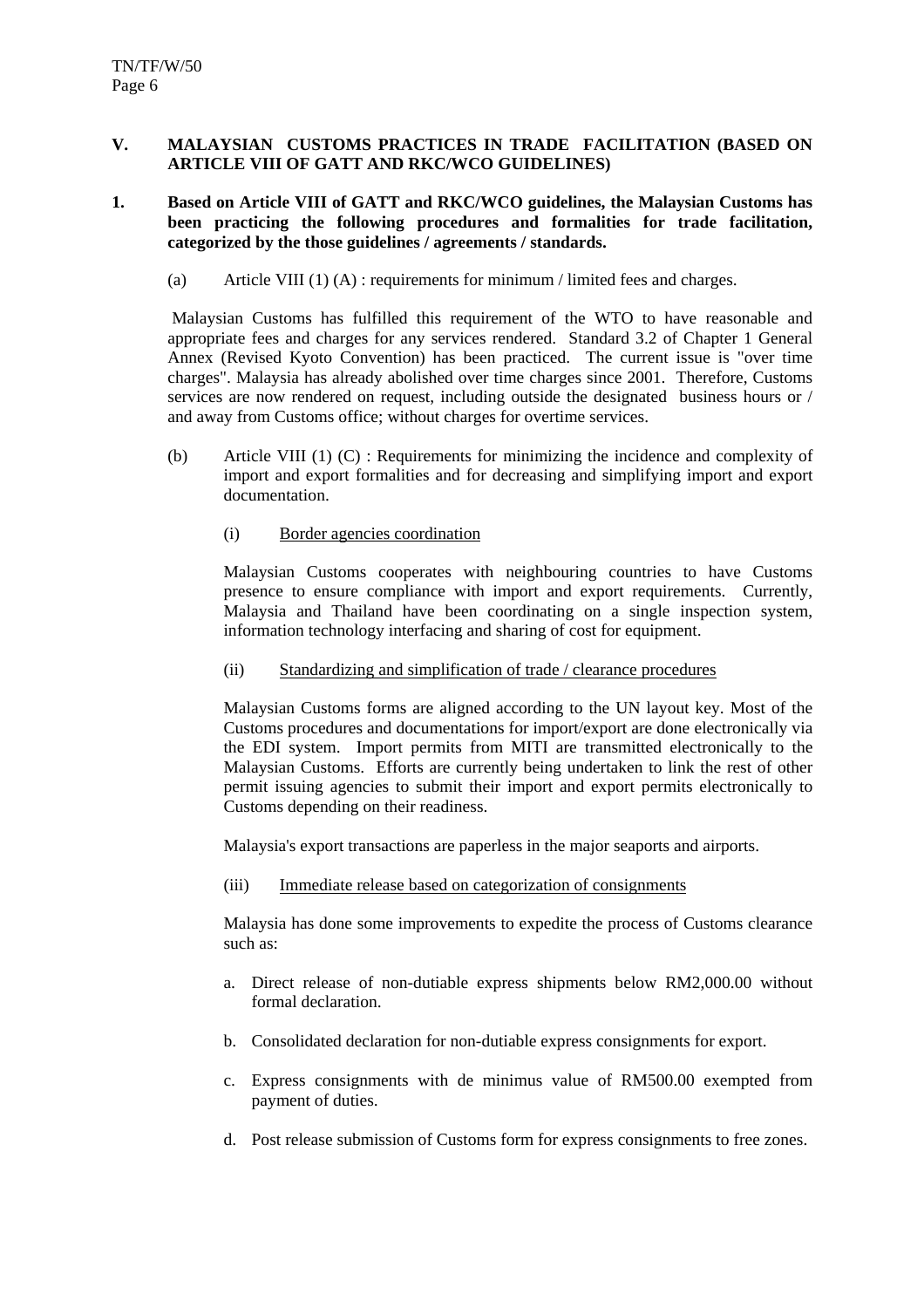The services for immediate release facilitation are rendered through the Express Handling Unit (EHU) at all major International Airports to cater for the release of express consignments. The EHU operates on a 24-hour basis.

Malaysia also participates in the ASEAN Customs Clearance Services (ACCESS) project since year 2000. Apart from KLIA, the services has been extended to Airports at Bayan Lepas Penang, Senai Johor, Kota Kinabalu Sabah and Kuching Sarawak.

#### (iv) Special procedures for authorized persons / traders

Malaysia has implemented a special procedure to expedite clearance for some authorized trader who have shown a good record of compliance. This procedure is called the Customs Golden Clients programme and it allows for trusted traders to import goods without going through the normal physical examination or minimum Customs intervention.

Malaysia's Customs Golden Client programme does not discriminate between Multinational Companies (MNCs) and Small Medium Industries (SMIs).

## (v) Coordinate intervention (convergence of official control)

Standard 3.35 of General Annex Chapter 3 in line with Article VIII (1) (C) requires the Customs to ensure that their inspections are co-ordinated with other competent authorities and are carried out at the same time. It could establish an inspection service or compliance verification process that is integrated with other authorities.

The Malaysian Customs has provided this facility and operates on a 24 hours basis at major exit and entry points. However, this requirement should be made on a best endeavour basis, not to be made mandatory, as some permit issuing authorities might have stringent procedures in inspection for valid reason. For example, inspection procedures by the Department of Health and Quarantine.

## (vi) Use of Risk Management Techniques

Malaysia introduced the risk assessment on a selective basis in terms of examination of goods at the points of import/export. Risk assessment is done based on the sources/information obtained from previous records of post-audit and preventive cases.

A Customs Intelligence Center (CIC) is located at the Customs Head Office since its establishment in August 2003 and performs its function on an on-going basis. An "Operational Risk Management Committee" is been set-up in all states of Malaysia.

## (vii) Collateral or monetary security

The Malaysian Customs has considered an enhanced clearance system that includes security provisions (bonds, financial guarantees, surety bonds) or other forms of collateral to ensure the obligations to customs of importers, warehouse operators or international transporters of good record, are properly discharged. The system can be used to secure payment of duties and taxes where payment is deferred or where goods are provisionally released pending completion of final clearance procedures.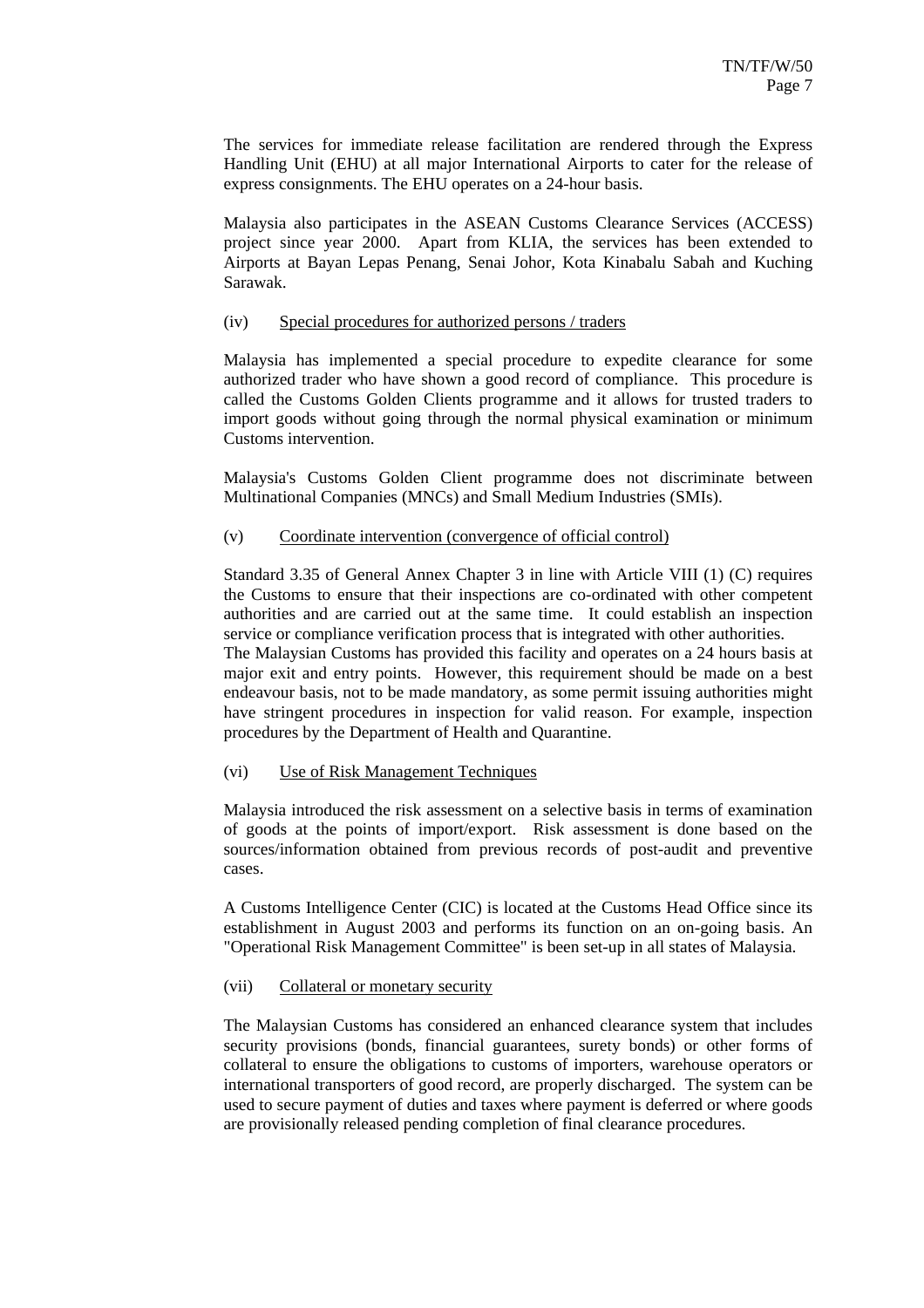For these facilitation, the Malaysian Customs has provisions for deferred payment for specific clientele. Electronic Fund Transfer (EFT) for duty payment has been introduced and is currently practiced in Port Klang, Selangor and Federal Territory of Kuala Lumpur.

## **2. Other Trade Facilitation Initiatives: [Highlights of APEC 2004 trade facilitation work in Individual Action Plan for Malaysia – related to Customs Procedures].**

- (i) Malaysia implemented the Container Security Initiative in March 2004 to facilitate movement of goods and enhance legitimate trade.
- (ii) Malaysian Customs conducts a Biannual Customs-Private Sector Consultative Panel exercise to obtain feedback and recommendations from stakeholders. There is a feedback mechanism on action taken.
- (iii) Permits for imported vehicles are transmitted electronically via SANCRT (International Movement of Goods Government Regulatory Message) from the Ministry of International Trade and Industry to Customs Department. Paperless export is already being implemented at major ports and airports.
- (iv) Re-engineering of customs procedures in a paperless environment is in progress. The Customs Information System will be modified accordingly.
- (v) The Government has agreed that the Malaysian Customs also develop a web-based Customs Portal, to give users the choice of two electronic means to access the Customs Information System; either through the Customs Portal or the existing EDI system.

The Customs Portal will provide all Customs related services, which include electronic transmission of import/export Customs declarations, interactive services, information services, and information exchange services with relevant Government agencies in the country as well as foreign Customs authorities.

Work is currently underway to develop the Customs Portal to: interface with the national trade facilitation portal towards the establishment of a "single window" for cross-border trade; provide informational as well as transactional services over the internet; and to interface with Permit issuing Agencies and other government agencies.

## **VI. CONCLUSION**

13. As stated by a study on future customs environment<sup>3</sup>, the main aim of Customs' long term vision is the development of a harmonized simplified process, which facilitates the movement of goods internationally and assists in the enforcement of Customs laws. This is to be achieved by recognizing that an international shipment is both an export and an import, using international standard data in automated data processing, allowing traders to supply information once in a seamless integrated process, minimizing the impact of Customs information requirements on business, by limiting the Customs information needed for authorized traders for non-controlled or restricted goods and utilizing commercial system and data stream.

 <sup>3</sup> <sup>3</sup> Appendix 7 Draft Cargo Processing Model : Case Study by H.M.Customs and Excise, United Kingdom on International Trade – a blueprint for future Customs environment.